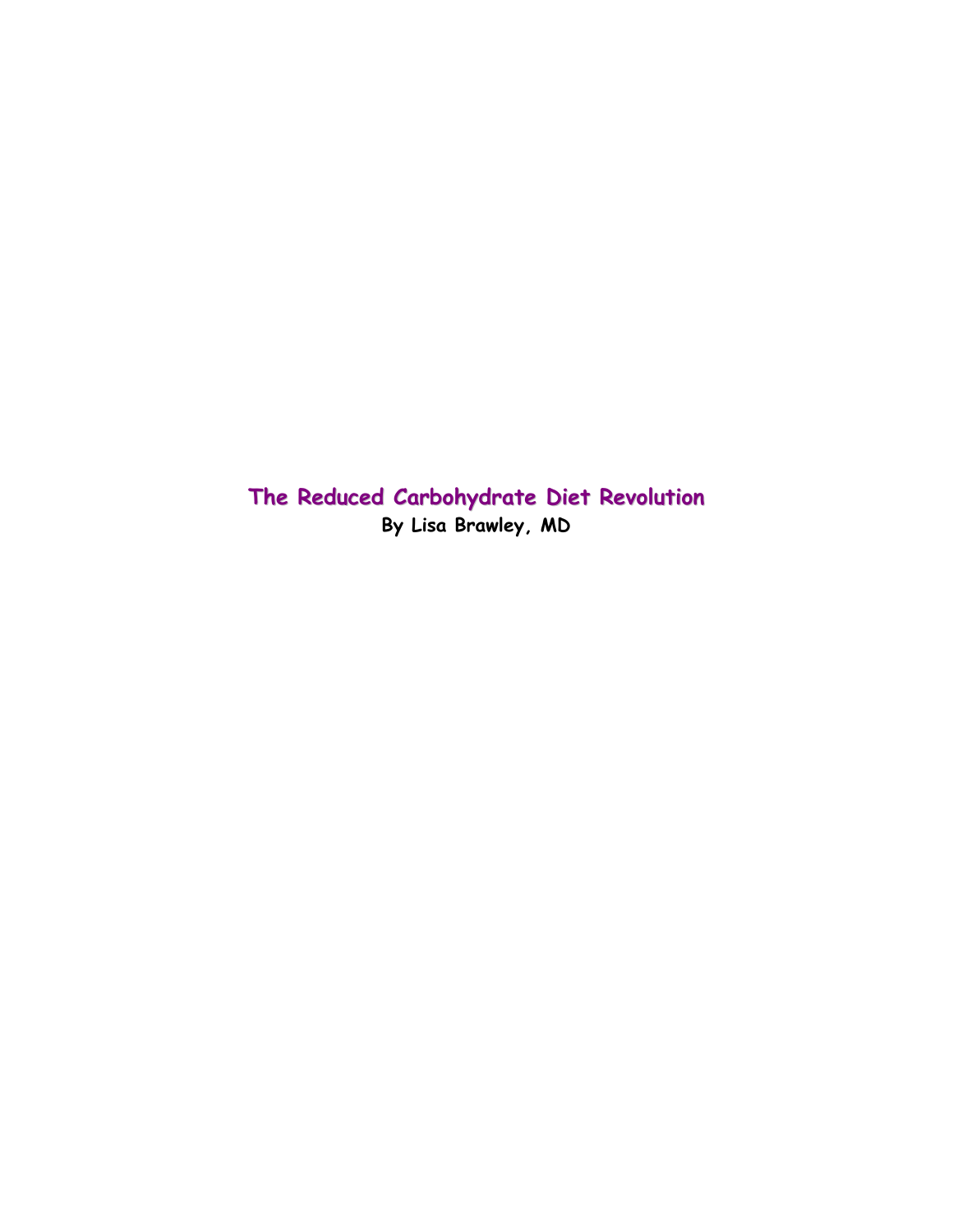## Table of Contents

Twelve Easy Steps Fast Food Vegetables Fruits Meat and Protein Foods Dairy Fiber Exercise One Day at a Time - Three Meals a Day Strategies for Success Barriers to Weight Loss Sample Menu

.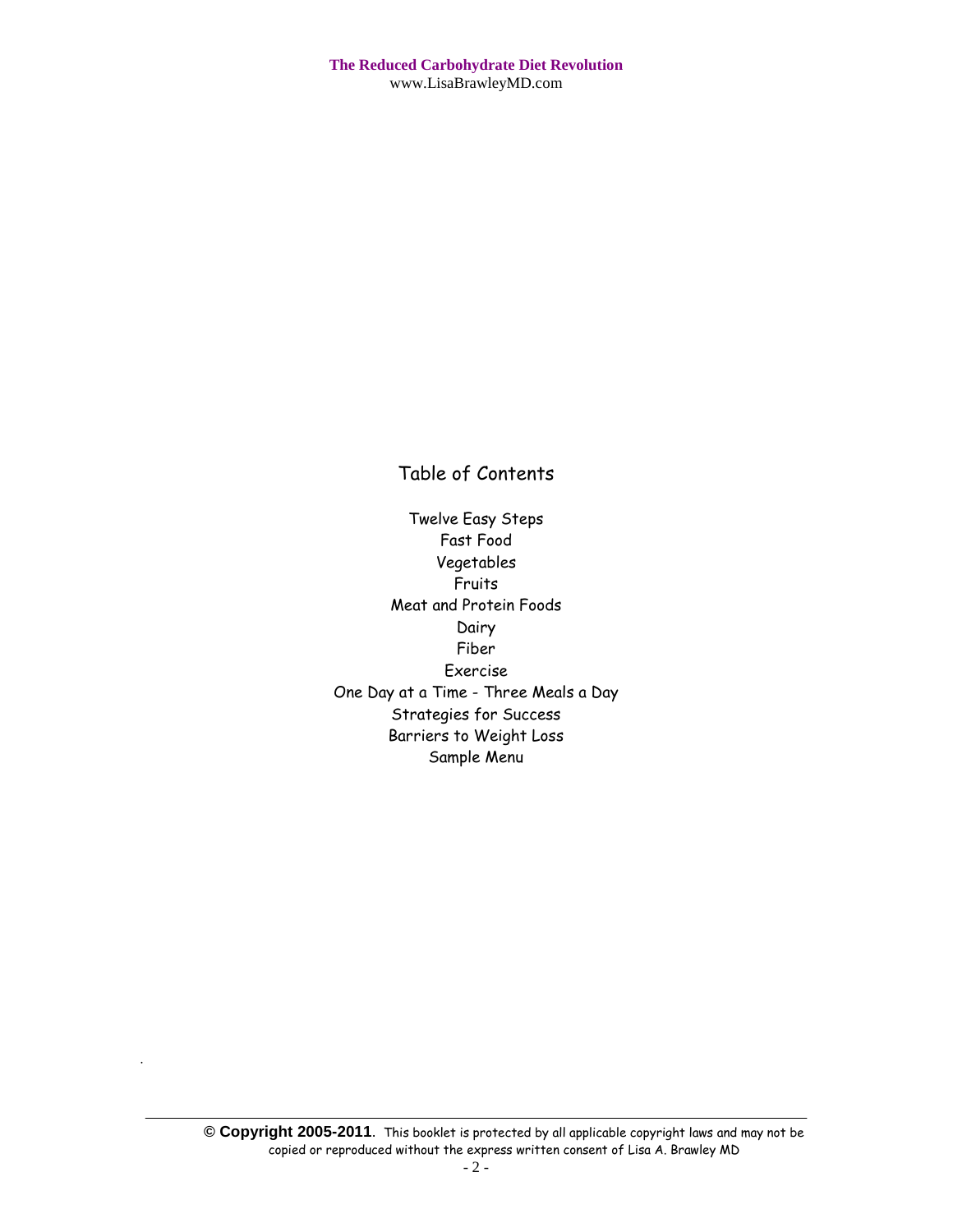The low carbohydrate diet revolution is really not a revolutionary idea at all, but a rediscovery of sorts of a diet that has been written about for about two hundred years. Many modern supporters of the low carbohydrate diet think that it is closer nutritionally to the natural foods that our ancestors ate before we started farming and relying on a grain and cereal based diet.

On this diet you will significantly restrict your carbohydrate intake, that means sugars and starches. You will get about 10% -30% of your calories from carbohydrate (20 – 100 grams of carbohydrate per day), primarily from the vegetables you will be eating. Between 30 and 50% of your calories will come from fats. While fats are not as strictly controlled as carbohydrate on this diet, a diet that contains more than 50% fat calories may slow your weight loss. The remainder of your calories, 40-60%, will come from protein. It is similar to Atkins, Protein Power, or the South Beach Diet.

These guidelines can be adjusted to meet individual food preferences and they are designed to give as much flexibility as possible. They are intended only to help you loose weight in a healthy manner as quickly and as easily as possible. They do not specifically address other dietary concerns such as cholesterol, diabetes, kidney disease, and salt.

Some people are concerned that a low carbohydrate diet will raise your cholesterol and triglycerides because it does not strictly limit fats and allows high cholesterol foods like eggs. Research has shown however that a low carbohydrate diet will reduce cholesterol and triglycerides even more than a low fat diet.

Some people are concerned that a low carbohydrate diet is too high in protein. While a high protein diet may not be appropriate for people with serious kidney disease, most healthy people can thrive on a diet that has more protein than carbohydrate. Most people will eventually find they are not actually eating a lot more protein than usual, but they are eating a lot less carbohydrate and more fruits and vegetables.

People who have a family history of diabetes, who have had diabetes of pregnancy, who have had a baby that weighed over eight pounds, or who carry most of their weight around their middle may do **best** on a reduced carbohydrate diet. The reduced carbohydrate diet may also work better for people who have not been able to loose weight by "eating healthy", watching their fats, or counting calories, or doing a Weight Watchers type diet. Some research shows that people may be more successful taking weight off and keeping weight off on a low carbohydrate diet than on a low fat, calorie controlled weight watchers type diet.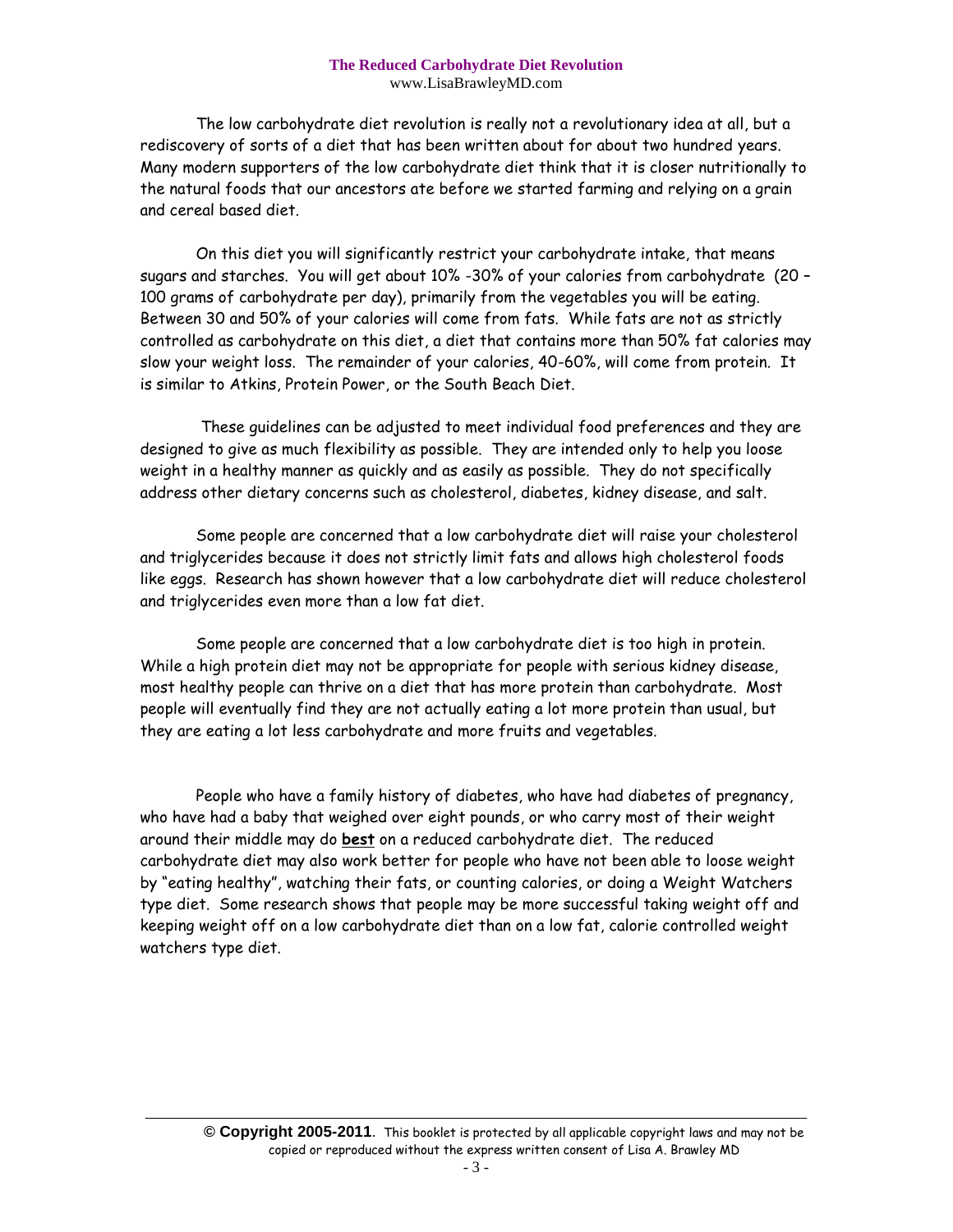## **TWELVE EASY STEPS**

#### **Step one**

**No junk food**. You cannot be slender and eat junk. No cookies, cakes, muffins, donuts, fritters, pies, candy, chocolates, snack crackers, processed cheese spread, pizza rolls, whipping cream, ice cream, potato chips, Doritos…the list goes on….and on….and on.

#### **Step two**

**No fast food**. Fast foods are generally high in fat, high in carbohydrate, high in salt. There are a few fast food items that are consistent with this diet and they are listed elsewhere in the booklet, but fast food cannot make up a significant portion of your diet. Even if you eat only the items listed at the end of the booklet, you should have a fast food meal no more than once a day, and less than once a week is even better.

#### **Step three**

**Two servings of vegetables a day**. Raw, steamed, stir-fried, sautéed, boiled, frozen or canned however you want to prepare them except for breaded and deep fat fried. If purchasing frozen or canned vegetables be on the look out for added salt, sugar, butter or margarine, which you do not need. A serving is  $\frac{1}{2}$  to 1 cup of cooked vegetables or 1 to 2 cups of raw vegetables. Choose vegetables from the **Allowable Vegetable List** found later in the book. Potatoes, corn, peas, beans and legumes are vegetables, which are higher in carbohydrate and should be avoided or limited.

#### **Step four**

**You may eat some nuts or seeds every day**. It is best to by unsalted nuts without added oil. You may have to buy raw nuts and roast them yourself or buy nuts in the shell to accomplish this. Health food stores are more likely to have nuts without added oil, salt, and sugar. Absolutely no nuts or seeds with added sugar or starch like Beer nuts or honeyroasted nuts. One tablespoon of peanut butter or other nut butters may be used as a substitute for nuts as long as it contains no added sugar and preferably no added salt or oil. One ounce of nuts or  $\frac{1}{4}$  cup of nuts should contain no more than 6 grams of carbohydrates. Avoid nuts or seeds that have more than six grams of carbohydrate or have any added starch or sugar.

#### **Step five**

**Eat meat**. This diet has a higher percentage of protein, but you may not be actually eating more protein than you already do. Choose lean cuts of meat and trim off all visible fat. Limit processed meats like bologna, sausage, sandwich-spread, salami, etc. Do not deep fat fry your meat. Drain off all the fat that is released by cooking the meat. Do not eat the skin of chicken, turkey or oily fish. Eat more fish, 3-7 servings a week. Eat 2-3 servings of meat or other high protein food every day. A serving of meat is about 4-8 ounces of uncooked meat or 3-6 ounces of cooked meat.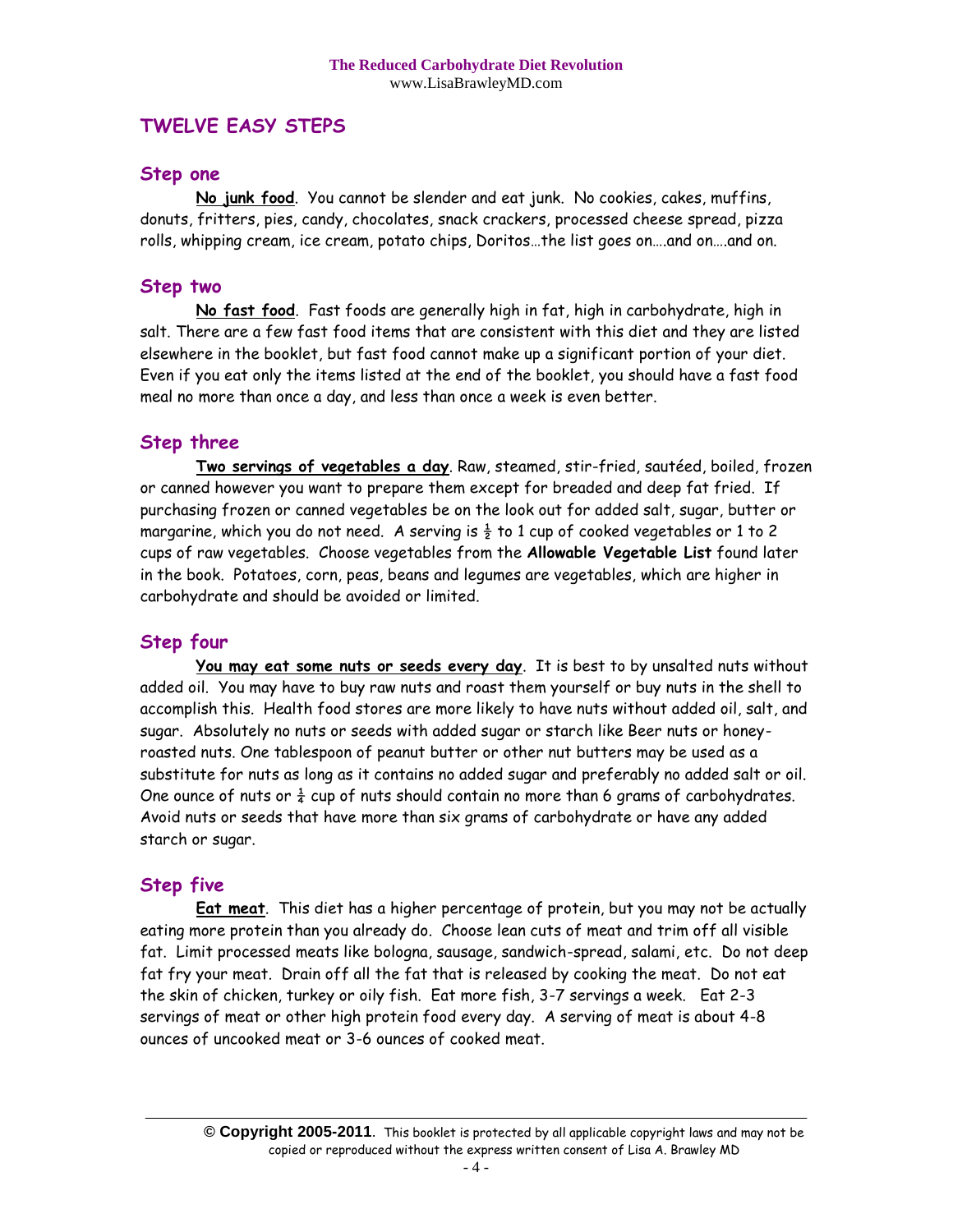### **Step six**

**Eggs are great**. You may eat 2-4 eggs daily, or more. You may have eggs any style, but moderate the amount of fat you use to cook the eggs. You may add hard-boiled eggs to salad. You may have egg salad. You may have an egg as a high protein between meal snack. Because a low carbohydrate diet has such a beneficial effect on cholesterol, limiting high cholesterol food, like eggs, may not be necessary on this diet.

#### **Step seven**

**Milk and dairy foods should be approached with caution.** Milk products all contain lactose or milk sugar. Cheese is the protein part of milk and is low in carbohydrate but high in fats. Butter is milk fat and should be used sparingly. 1 - 2 cups a day of fat free or low fat milk, or yogurt, or  $\frac{1}{2}$  - 1 cup of low-fat or fat free cottage cheese, or ricotta, or up to 4 oz of hard cheese like cheddar or mozzarella could be added to your diet each day.

### **Step eight**

While fat is not strictly controlled on the diet you need to **eliminate unnecessary fat from your diet**. If you are getting too much fat in your diet you will not have good weight loss. In general, modest amounts of high fat foods like butter or margarine, mayonnaise or salad dressing or peanut butter are fine. One Tablespoon of fat is a serving and has about 100 calories. Try to avoid high fat meats and deep fat frying your foods. Remove the skin from chicken or turkey and trim all visible fat from your meat. If you choose a food that is marked " low fat", be sure to check that it is not high in carbohydrate.

#### **Step nine**

This is the hardest part of the diet. **NO bread, pasta, cereals, rice, grits, oatmeal, beans, corn, potatoes, winter squash, yams, peas etc**. If you are doing well on the diet, loosing weight every week you may try adding special low carbohydrate bread such as Less brand bread or high fiber low carbohydrate crackers such as Wasa or Ryekrisp, or low – carb breads sold now in most grocery stores. Even so, you may only have one slice or serving of low carbohydrate bread or bread like product per day. You may also add some high fibre carbohydrates like beans, peas, corn, squash, and potatoes. If your weight loss stops or slows you may want to avoid even these higher fibre carbohydrates.

#### **Step ten**

**To eat well, you should eat often**. You need to have at least three meals a day. Four or five small meals or one or two snacks during the day are even better. Eating only once or twice a day will actually encourage your body to put on weight. Try not to go more than six hours without eating. **Try not to eat within three to four hours of going to bed**. **Eat your largest meal at the beginning or in the middle of the day**. **Eat as much as you need to and as often as you need to not feel hungry.**

#### **Step eleven**

**Avoid alcohol**. It has no significant nutritional vale, it stimulates the appetite and makes food taste better and decreases your resolve to stick to a diet. If you must drink,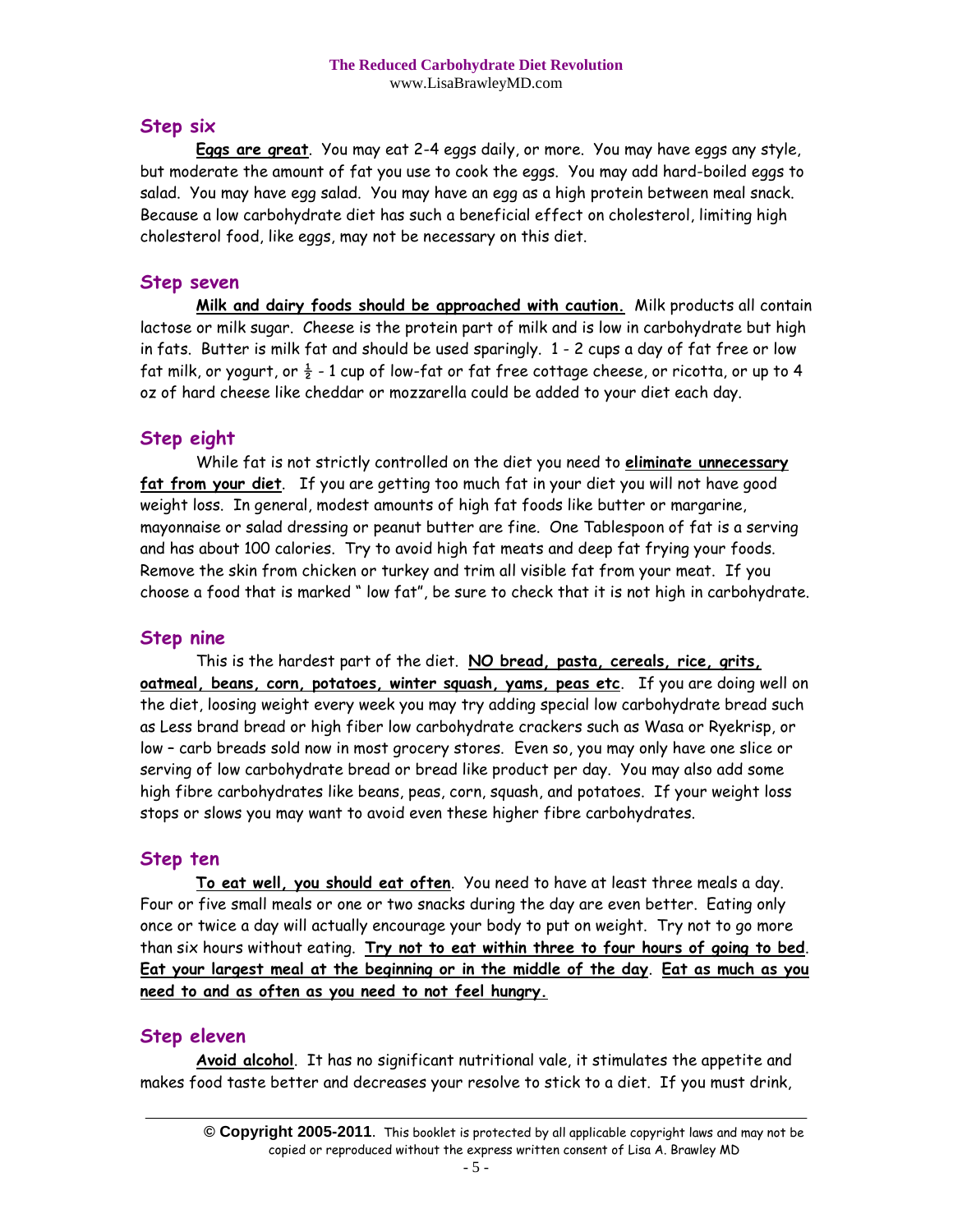have one glass of wine or a light beer or a single shot of liquor, or liquor with a diet mixer like diet Coke.

#### **Step twelve**

**Fruits**. Fruit has a lot of carbohydrates in the form of fruit sugar, but whole fruits are also high in fibre which slows down the absorption of carbohydrate and has a beneficial effect on carbohydrate metabolism. Fruit is also also a natural part of the human diet. You may not loose weight as quickly as possible if you eat too much fruit. If you are doing well on the diet and loosing weight every week, you may be able to have 1-3 fruits a day. You may also use the juice of one lime or one lemon each day, or about one tablespoon of juice. Avoid Apple, Orange, Grape, Grapefruit or other fruit juices. It is much better to eat a whole piece of fruit.

## **CONDIMENTS**

Acceptable condiments include mayonnaise, butter, margarine, mustard, soy sauce, Italian salad dressing, vinegar and oil, Worstershire sauce, hot sauce, horseradish sauce, lemon juice, limejuice, garlic, salt, and all kinds of herbs and spices. If you are not sure if a condiment is acceptable look on the back of the bottle or package for the nutritional information label. If a product has 3 grams of carbohydrate per serving or less and you only have one serving of a condiment per meal you will probably be fine. Do not **overuse** high fat condiments like mayonnaise, margarine, butter or salad dressing. Be wary of condiments that have a lot of added sugar and starch.

## **SUPPLEMENTS TO CONSIDER**

A lot of people take vitamins, minerals, and other nutritional supplements. This is an area that we don't know much about. Lots of sources make confusing and conflicting claims. A multivitamin with at least 500-mg of calcium should meet the needs of most people. Postmenopausal women should take an additional 500-750 mg of calcium in addition to a multivitamin. You generally may continue to take any supplements you are already taking and any vitamins or supplements that have been recommended by your doctor. There may be benefits to taking extra niacin if you have high triglycerides and folate to help prevent heart disease. Omega-3-fatty acids may also help prevent heart disease, and is naturally found in high fat cold-water fish.

## **FAST FOOD AND THE LOW CARBOHYDRATE WEIGHT LOSS DIET**

While it is usually best to cook and prepare your own meals, sometimes you have to get your meal from a fast food restaurant. Here are some fast foods that are acceptable choices. Some of the selections listed below are better than others. They are all low in fat and low in carbohydrate. Remember no crackers, no ketchup, no bun, no croutons, and no high carbohydrate salad dressing.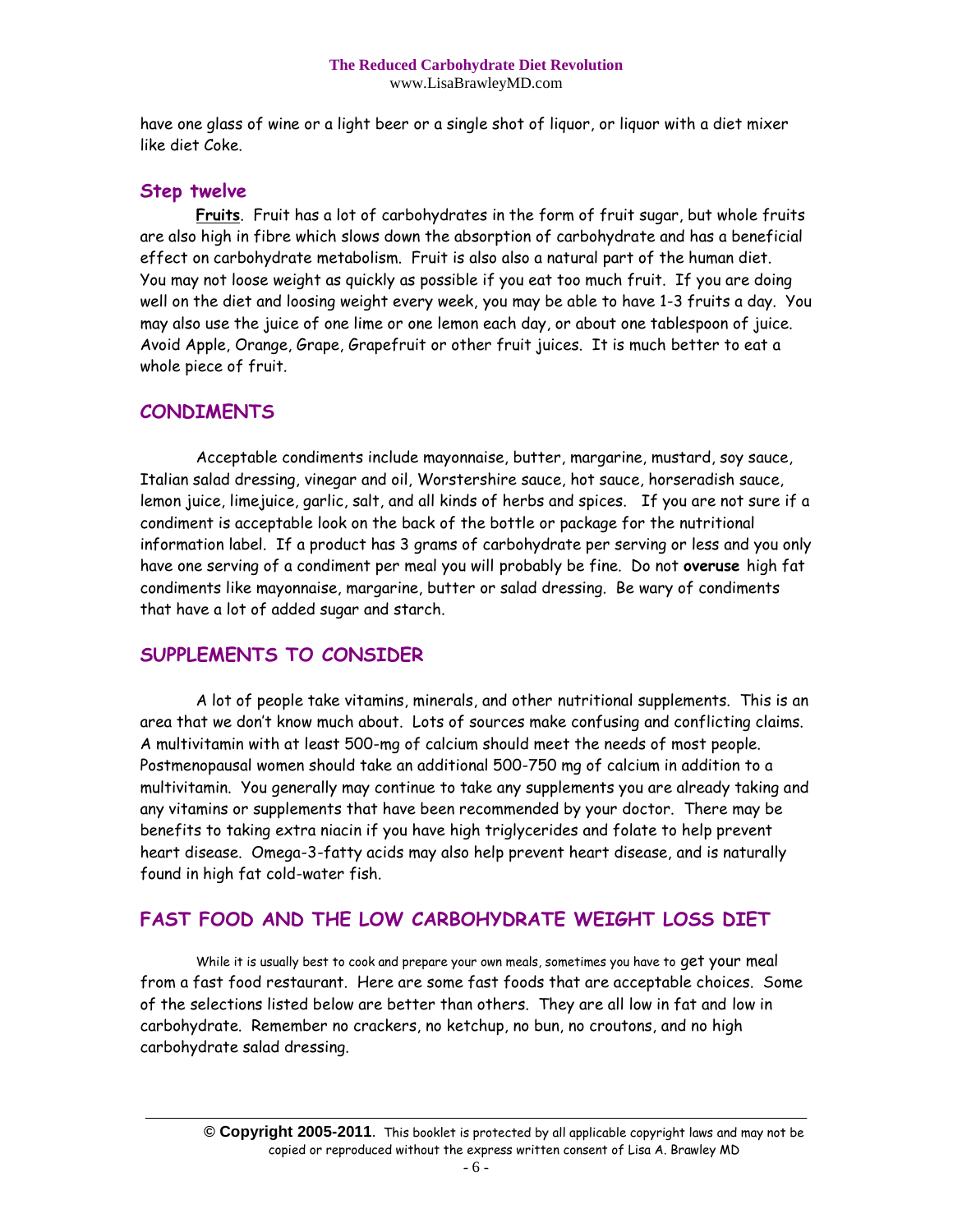Arby's Garden Salad Arby's Roast Chicken Delux, no bun Arby's Roast Turkey Delux, no bun Arby's Roast Beef Delux, no bun Arby's Roast Chicken Salad Arby's Side Salad

Long John Silver flavored chicken Long John Silver flavor baked fish Long John Silver grilled chicken salad Long John Silver green beans Long John Silver side salad Long John Silver garden salad McDonald's Grilled Chicken Salad Deluxe Boston Market white meat chicken without skin Boston Market turkey breast without skin Boston Market chunky chicken salad

Kentucky Fried Chicken tender roast chicken without skin Mc Donald's Garden Salad Wendy's grilled chicken sandwich, without the bun Wendy's chili Wendy's hamburger, without the bun Wendy's Caesar Side Salad to go

## **VEGETABLES**

 Vegetables are probably a natural part of the human diet. Vegetables have a few carbohydrates, some fiber and almost no fat. Enjoy two or three servings of vegetables a day to help you feel full, and provide important vitamins, minerals, and fiber. A serving is generally one or two cups of chopped raw vegetables or  $\frac{1}{2}$  - 1 cup of cooked vegetables. If you are feeling hungry try increasing the amount of vegetables you eat or add vegetables as a snack.

 Some vegetables are high in carbohydrate and should be strictly limited or even eliminated from your diet, including corn, potatoes, peas, squash, beans, and legumes. If you are doing well and loosing weight every week you can try adding limited amounts of starchy, higher carbohydrate vegetables to your diet.

## **THE ALLOWABLE VEGETABLE LIST**

The vegetables that you are allowed to eat generally have less than 4 grams of carbohydrate per serving and include the following:

| Asparagus       | <b>Bamboo shoots</b> | Greens (collard, kale, and turnip) |
|-----------------|----------------------|------------------------------------|
| Green beans     | <b>Bean Sprouts</b>  | Spinach                            |
| Wax beans       | Chinese Cabbage      | Cauliflower                        |
| Green peppers   | Cabbage              | <b>Broccoli</b>                    |
| Celery          | Daikon               | Radish                             |
| Cucumber        | Lettuce              | Summer squash                      |
| <b>Zucchini</b> | Turnips              | Green onions (leafy part only)     |
| Mushroom        | Snow peas            | Olives (black or green)            |
| Alfalfa sprouts | Sour pickles         | Sauerkraut                         |

**© Copyright 2005-2011**. This booklet is protected by all applicable copyright laws and may not be copied or reproduced without the express written consent of Lisa A. Brawley MD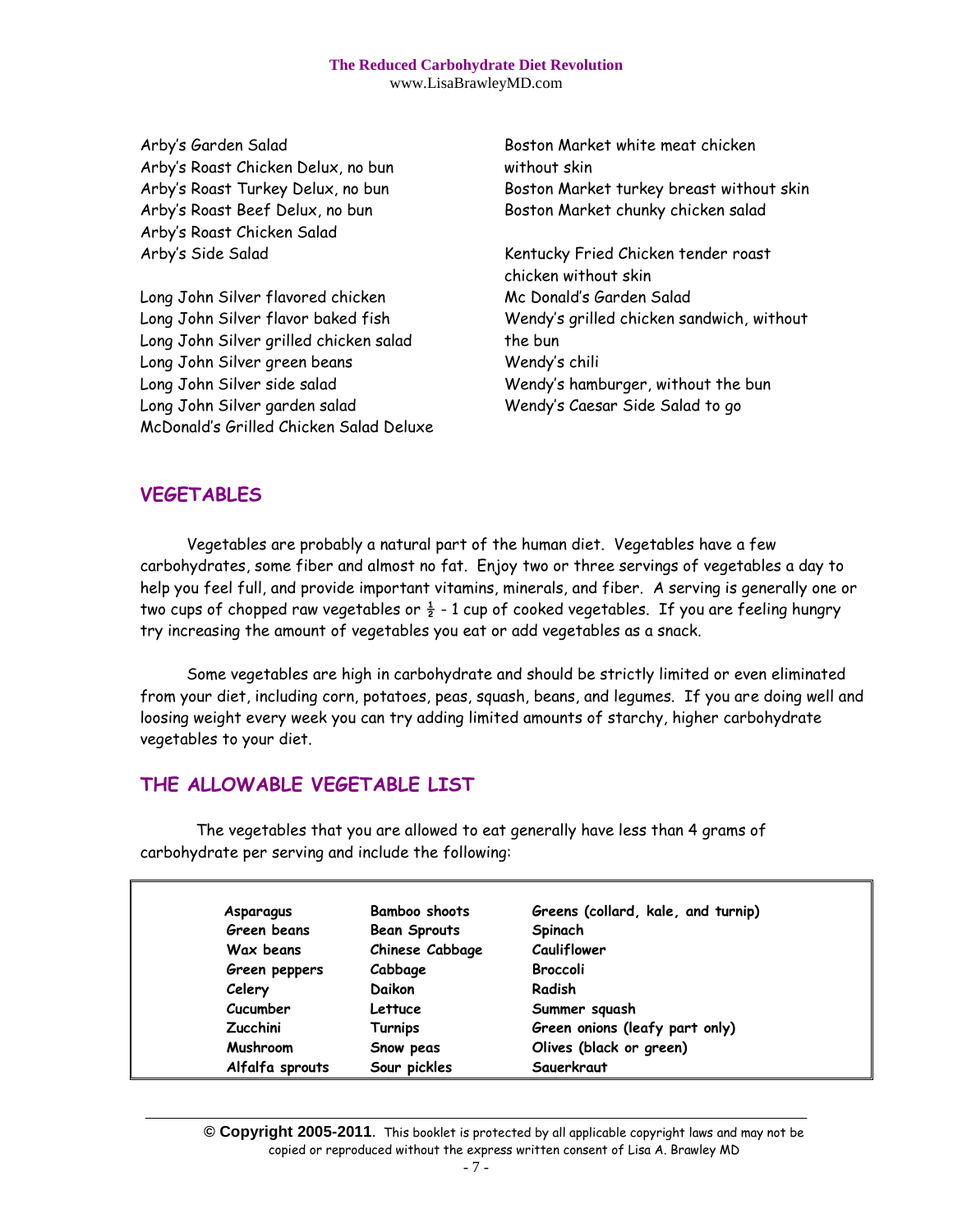If you have a salad, for example, you may use lettuce, spinach, cucumber, green pepper, radish and green onion in your salad and you may eat up to two cups of salad at one meal. If you cook green beans, you may have up to one cup of cooked green beans, or about one half of a can of green beans. If you make stir fried Chinese vegetables you may use up to two cups of raw bamboo shoots, bean sprouts, Chinese cabbage and snow peas. This will cook down to about one cup of cooked vegetables.

Some vegetables, commonly used only as a garnish or flavoring, may be added to other dishes:

| Chives      | Parsley | Garlic             |
|-------------|---------|--------------------|
| Horseradish | Ginger  | <b>Hot Chilies</b> |

### **FRUIT**

 Fruit is a part of a natural and healthy human diet. Fruit does have carbohydrates in the form of fruit sugars or fructose. Fruit also has fiber, which aids digestion and slows down carbohydrate absorption. Some people will loose weight faster if they do not eat fruit. Most people will find that they can have one or two or three servings of fruit a day and still loose weight. A serving of fruit is 1 cup of fruit or a medium size piece of fruit. You may also flavor your food with the juice of a lemon or a lime. The juice of one lemon or lime has about 1.5 calories. Other than that you should avoid fruit juices, which have all the fruit sugars and hardly any of the fiber. In addition one 8 oz glass of orange juice has the juice of about 3- 4 medium sized oranges!

#### **DAIRY**

Milk and milk products probably were never a natural part of the human diet past childhood. Some people will loose weight faster if they avoid milk altogether. Milk has about 12 grams of carbohydrate in the form of milk sugar or lactose per cup. Some people can't digest lactose past childhood and have gas, bloating, stomach cramps and diarrhea when they drink milk or eat ice cream or yogurt. If you are lucky enough to be able to drink milk, use skim milk to decrease your animal fats. Limit your intake to one or two cups a day of low fat or fat free milk or yogurt, or  $\frac{1}{2}$  - 1 cup of fat-free or low fat ricotta or cottage cheese.

 Cheese is the protein part of the milk that has been curdled and separated from the whey or liquid part of milk. It is the whey that contains the milk sugar, so cheese is lower in carbohydrate than milk. Soft fresh cheeses like cottage cheese and ricotta are often low in fat. Cheese has about one carbohydrate per ounce. Hard cured cheeses are higher in milk fat and you may want to choose a lower fat cheese. Up to four ounces of cheese like cheddar, mozzarella, Colby, Munster, Swiss, etc is allowed each day. Stay away from high fat processed cheeses like Velveeta, American cheese, or cheese spread. You may choose e  $\frac{1}{2}$  - 1 cup of low fat or fat free cottage cheese or ricotta each day instead of regular hard cheeses.

## **FIBER**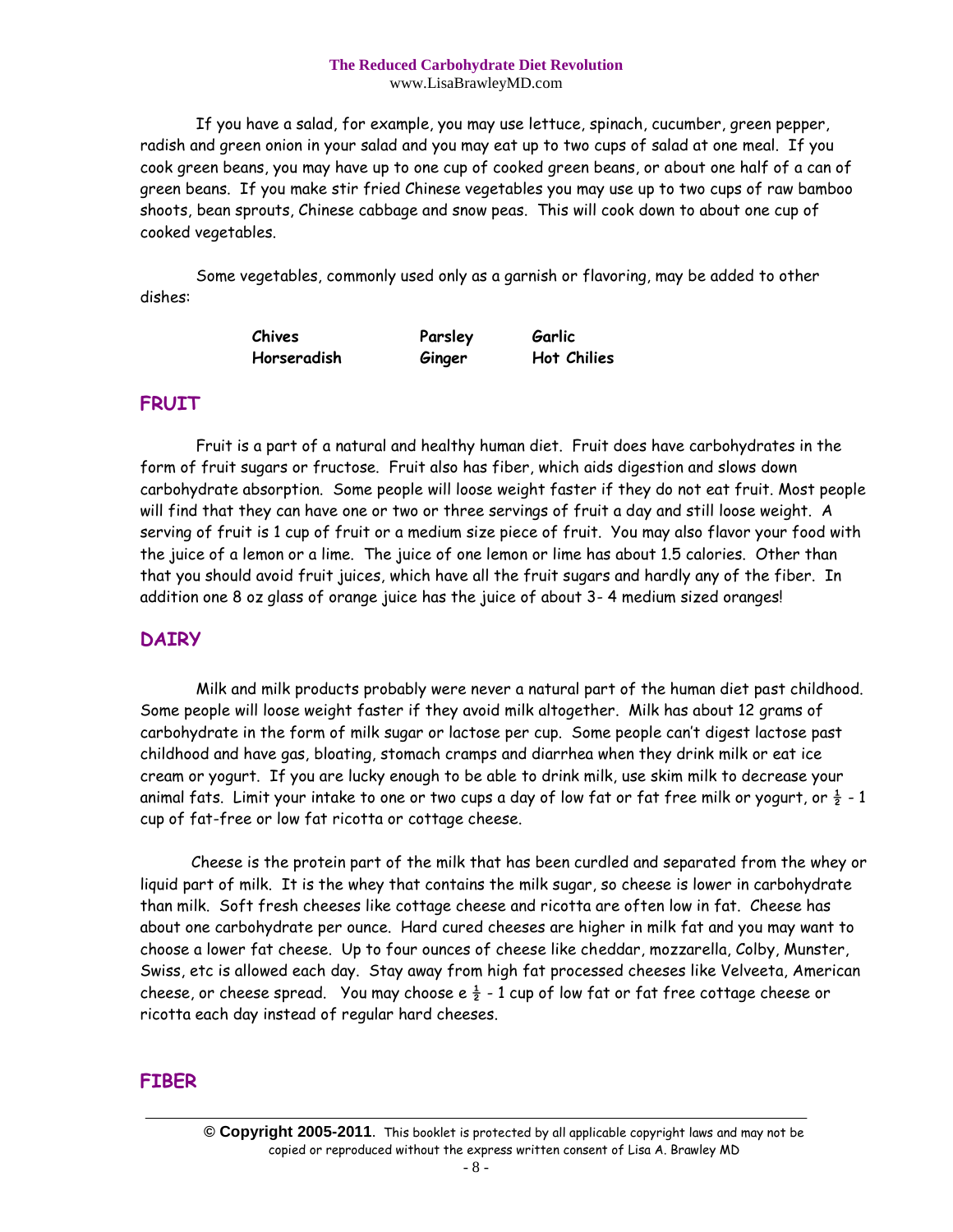Some people develop constipation on a reduced carbohydrate diet due to lack of fiber. Using a fiber supplement like sugar-free Metamucil or Citrucel will increase the fiber in your diet. Some breakfast cereals like General Mills Fiber-one and Post All-bran have a large amount of fiber and are low in carbohydrate. Drinking plenty of water, 8 –10 glasses a day, will also help avoid constipation. Foods that are high in fiber also slow down the absorption of fats and carbohydrates and help regulate blood sugar.

### **EGGS**

You may eat eggs as often as you want to. If your cholesterol is average (under 240) do not worry about reducing you cholesterol while you are trying to loose weight. Even if your cholesterol is high, it will probably go down if you follow this diet, even if you eat eggs every day. If your cholesterol is very high or you feel you need to limit your cholesterol intake remember that there is no cholesterol and very little fat in the egg white, so you may eat egg whites without fear of raising your fats or cholesterol. You may also substitute eggbeaters for eggs in order to reduce your cholesterol intake. Bird's eggs would have been a natural part of our human ancestor's diet.

## **MEAT AND PROTEIN FOODS**

This diet has a high percentage of protein, and the major source of protein is meat. Low fat meat in the form of fish and game would have formed the largest part of our ancestors diet.

You may have any type of meat or flesh that you wish to: pork, veal, beef, lamb, mutton, fish, chicken, turkey, shellfish, shrimp, rattlesnake, frog, etc. Some meats are better than other in terms of fat content. All meats should have excess fat trimmed before cooking or cooked so that excess fat is drained away. Some highly processed meats like Krab legs have carbohydrate added and should not generally be used. Some sausage and lunch meat have added sugar and should not generally be used. The following lists divide meat into high, medium, and low fat categories. Eat more meats from the low fat category than the high fat category.

Chicken without the skin Ground turkey Sausage Chicken liver, gizzard, heart Duck Bacon Turkey without the skin Goose Ground round, sirloin,

**Low fat Medium fat High fat (<10 grams fat/4 oz) (10-16 grams fat/4oz) (>16 grams fat/4 oz)**

**© Copyright 2005-2011**. This booklet is protected by all applicable copyright laws and may not be copied or reproduced without the express written consent of Lisa A. Brawley MD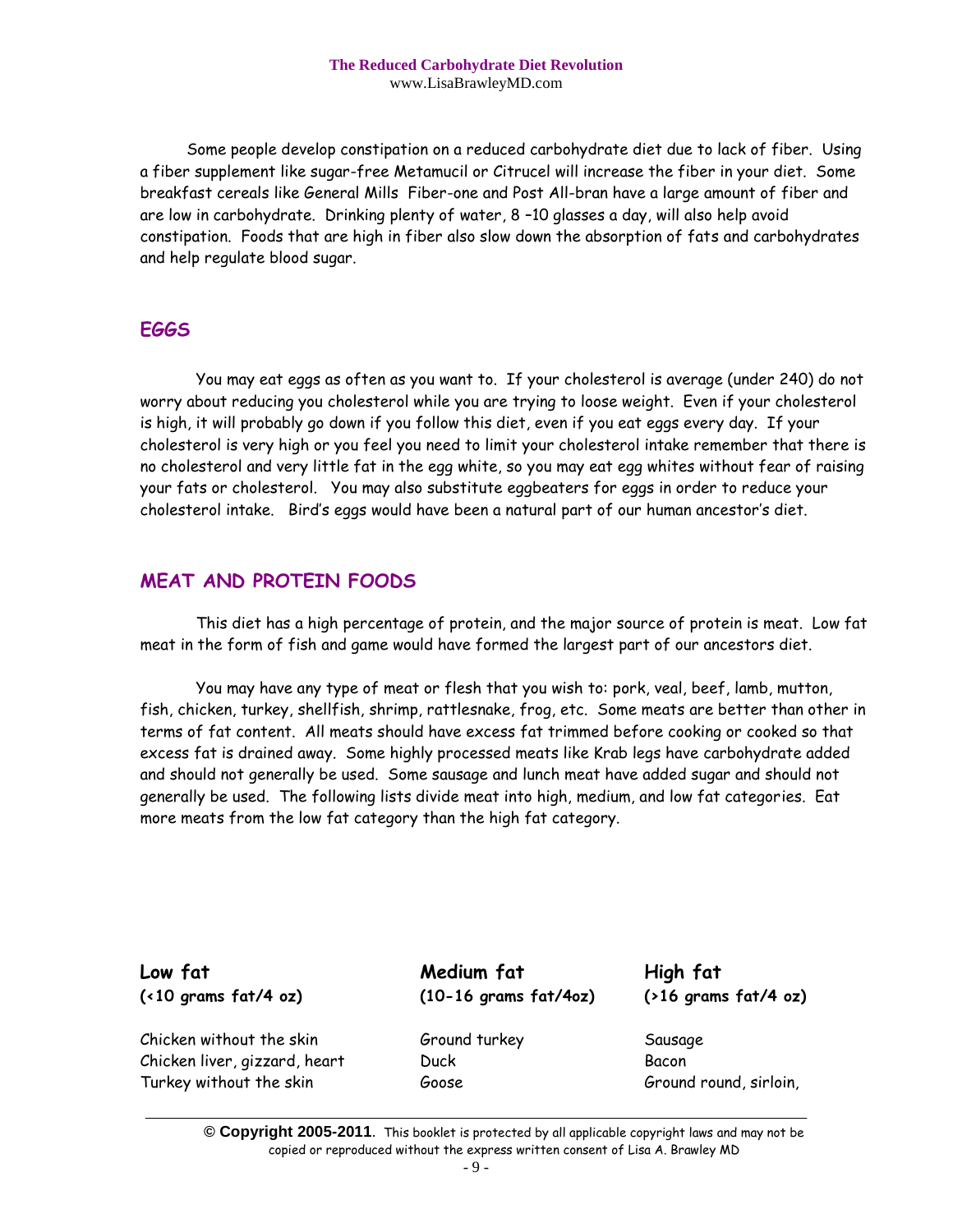#### **The Reduced Carbohydrate Diet Revolution**

www.LisaBrawleyMD.com

Most fish **Herring Herring** Bologna Tuna (fresh and canned) Sardines Salami Roe Eel Pimento loaf Mussels Sirloin steak Olive loaf Lobster T-bone steak Liverwurst Oysters Porterhouse steak Knackwurst Shrimp Rib eye steak Bratwurst Scallops Delmonico steak Keilbasa Crab Fillet Mignon Blood sausage Pork tenderloin New York strip steak Pepperoni Pork loin roast **Prime rib** Prime rib Spam Pork loin chop Pork rib roast Vienna sausage Pork rib chop **Pork sirloin roast** Ground pork Ham Pork Blade Steak Hot dogs Ham steak Lamb rib chop Procuitto Top round and Lamb shoulder Summer sausage Summer sausage Bottom round Lamb loin chop Corned beef Eye of round Fig. 2014 Brains Fig. 2016 and the Brains Head cheese Flank steak Canadian Bacon Chitterlings Chuck roast Pastrami Pork ribs Beef or calf liver **Portage and Contact Bones** Pork neck bones Leg of lamb Pate Veal **Sandwich spread** Sandwich spread Sandwich spread Sandwich spread Sandwich spread Sandwich spread Sandwich spread Sandwich spread Sandwich spread Sandwich spread Sandwich spread Sandwich spread Sandwich spread Sandwic Most game Pork tails and jowls

Turkey liver, gizzard, heart Mackerel Hamburger

or chuck Tongue Deviled ham

# **ONE DAY AT A TIME, THREE MEALS A DAY**

One of the biggest mistakes people make when they diet is skipping meals. Your mother probably told you that it wasn't good to skip meals and she was right.

When you go for long periods of time without eating your body uses up all its stored carbohydrate and then it starts to use up stored fat. This is great this is what we want to have happen, isn't it? The problem is that your body knows when you are not eating **but** your body doesn't know that you are not eating because you are trying to loose weight. Your body only knows that if you aren't eating it must be because there is no food available. In an effort to conserve energy in response to this short-term starvation, your body slows down its metabolism. Your body starts to burn calories more slowly in a misguided effort to prevent excessive weight loss. In order to maintain the rapid weight loss that is possible with the low carbohydrate diet, you cannot subject your body to short term starvation. In order to achieve rapid weight loss you need to eat at least three meals per day.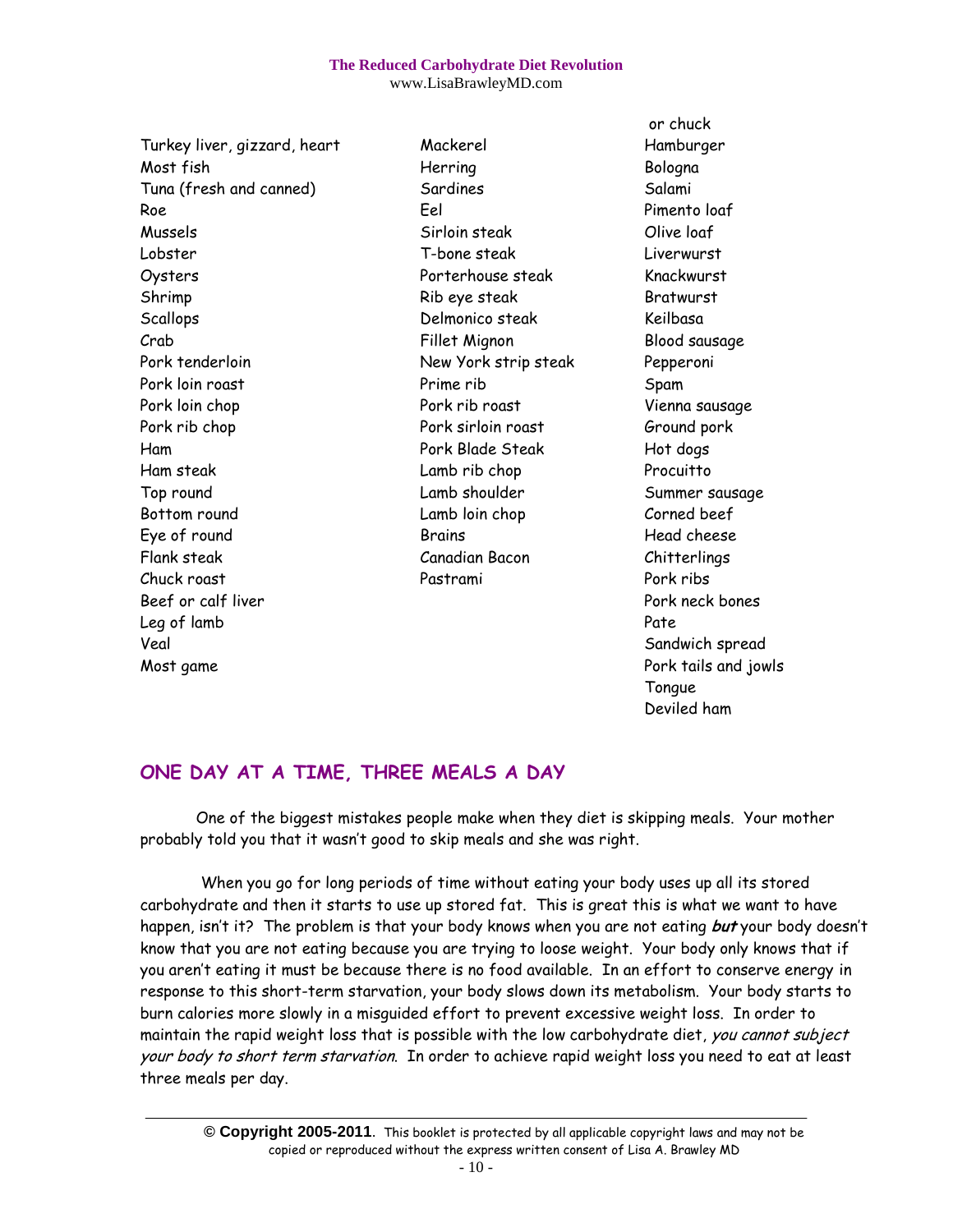A related problem occurs when people do not eat enough food. It would seem that the less food you eat the faster you would lose weight. However when your food intake is less than your body needs to maintain your current weight your body's metabolism slows down in order to prevent weight loss and maintain a certain amount of stored fat. If your food intake continues to be less than your body needs to maintain your current weight, you eventually begin to loose weight, but the weight loss is slow. Much slower in fact than we would expect for the amount of food deprivation. Again your body slows down its metabolism in response to what it perceives as slow starvation.

If you are hungry on the low carbohydrate diet or if you fail to loose weight on the low carbohydrate diet is it because you are not eating three high protein meals a day? It is very important to have at least three high protein meals a day, or three meals and one or two high protein snacks, or four small meals a day. It is also important to eat enough food at each meal so that you don't feel hungry. If you get hungry between meals it is allowable to have a high protien snack. Tea, coffee, diet soda, sugar free jello, or bullion may also help curb your hunger.

## **EXERCISE**

We all know we should do it. We almost all want to do it. We just don't like to do it, and we don't think we have time to do it. While exercise is not essential to weight loss it can be useful in accelerating weight loss and it is clearly beneficial in helping you maintain your weight loss. Exercise helps lower your cholesterol, decreases your risk of heart attack or heart disease, decreases your risk for osteoporosis, decreases your risk for diabetes, and if that isn't enough exercise increases your energy level and improves your sex life.

Most exercise programs fail because people choose a form of exercise that they do not enjoy. Many people feel that to be effective exercise has to be strenuous or difficult, and rarely pick an activity that they enjoy enough to stick with. When it comes to exercise, we all do some exercise every day. Sitting is more exercise than lying down, standing is more exercise than sitting down, walking is more exercise than standing and almost every other activity is even more exercise than walking – vacuuming, mowing the lawn, pulling weeds, washing windows, cooking dinner, sweeping, grocery shopping. Admittedly, these are not the most enjoyable forms of exercise but feel good and happy with yourself if you spent 30 minutes vacuuming the house, pulling weeds, or mowing the grass. That is a pretty good effort and it is something that you ought to do once in a while anyway. America is one of the few countries where well off people routinely pay someone to exercise for them at home so they can have the time to pay money to exercise at the health club. Crazy isn't it?

If you do not formally exercise at all, start by scheduling a physically active task that will take you at least thirty minutes every day. It will be amazing how quickly your house gets cleaned, and the little things that had piled up that you never seemed to have time for get taken care of. This way housework doesn't prevent you from doing exercise. If you do it briskly with a lot of energy and work up a bit of a sweat, housework can become your exercise.

Now you want to turn up the heat a bit because now you are breezing through your chores and don't even get short of breath when you vacuum anymore. Choose an activity that you enjoy.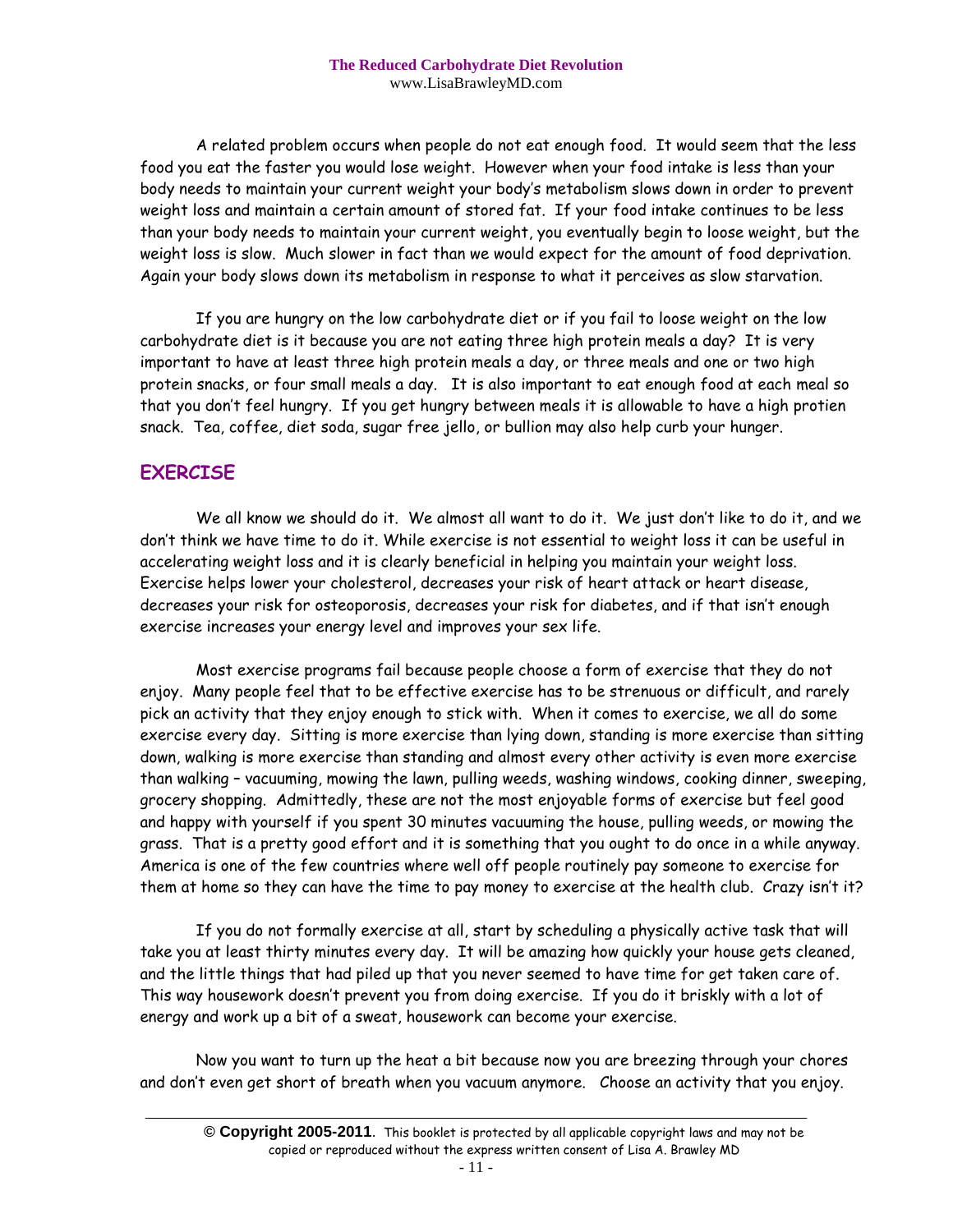If you don't particularly care for doing an activity alone recruit a friend, a spouse, a child, a dog to do it with you. Walking alone can be boring. Walking up to the park and back with your grandchildren can be a pleasure. If you always liked to bike invest in a bicycle. If you always liked to garden dig up a section of your yard and plant a garden. If you always wanted to learn how to rollerblade, buy a pair of rollerblades (and safety gear). Push yourself to go faster and harder just enough so that you feel a little bit out of breath and can feel your heart pumping. If you are sore the next day, you overdid it, and need to slow down a little. Remember you are not training for the Olympics. You should slow down or stop if you become uncomfortable. You should feel refreshed and energetic after exercise, not tired and sore.

Mark it on the calendar; put it in your planner. Even if you only have time to exercise 10 minutes a day, reserve that time for exercise and do it. Making exercise a ritual may help keep you on track. Have a special outfit that you wear only when you exercise. Go to the same place every time you exercise. Develop a stretching routine that you always follow before you exercise. Exercise at the same time every day. Have gym bag with all your exercise equipment in it that it is ready to go all the time even if the only equipment you use is a pair of comfortable shoes and a sweat towel.

## **EXERCISE SHOULDN'T HURT**

Is there anyone who is so seriously ill that they can't do the type of exercise described here? If your doctor has said you are too ill to have sex or to do your own housework then you are too ill to engage in any exercise program except under direct continuous medical supervision. Otherwise even people with heart or lung problems should be able to follow the exercise recommendations given here. If you develop pressure, tightness, fullness, discomfort or pain in the middle of your chest or in your shoulder, neck, or arm when you exercise you need to see a doctor as soon as possible. If you develop trouble breathing, feel like you can't catch you breath, or get abnormally short of breath when you exercise you need to see a doctor as soon as possible.

Some people who suffer from overweight and/or arthritis and/or poor circulation find that even vacuuming for thirty minutes is too strenuous. If you get severely out of breath have severe joint pain or muscle cramping or need to rest frequently while vacuuming you may need a specialized exercise program that can be prescribed by your doctor. You may also want to try slow stretching exercises in the shallow end of the pool. The water helps take weight off of your joints and decreases swelling in the lower legs and improves blood return to the heart. You only weigh about 1/10 as much in the water as you do on land. Exercise in the water in a heated pool is probably the ideal activity for anyone with medical conditions that limit their ability to do activities on land.

## **NOW THAT YOU ARE GETTING SERIOUS ABOUT EXERCISE**

Since there are 3500 calories in one pound of fat, you must eliminate 500 calories a day to loose one pound of fat a week. A balance between reducing the amount that you eat and increasing the amount that you exercise may be the most effective way of achieving this goal.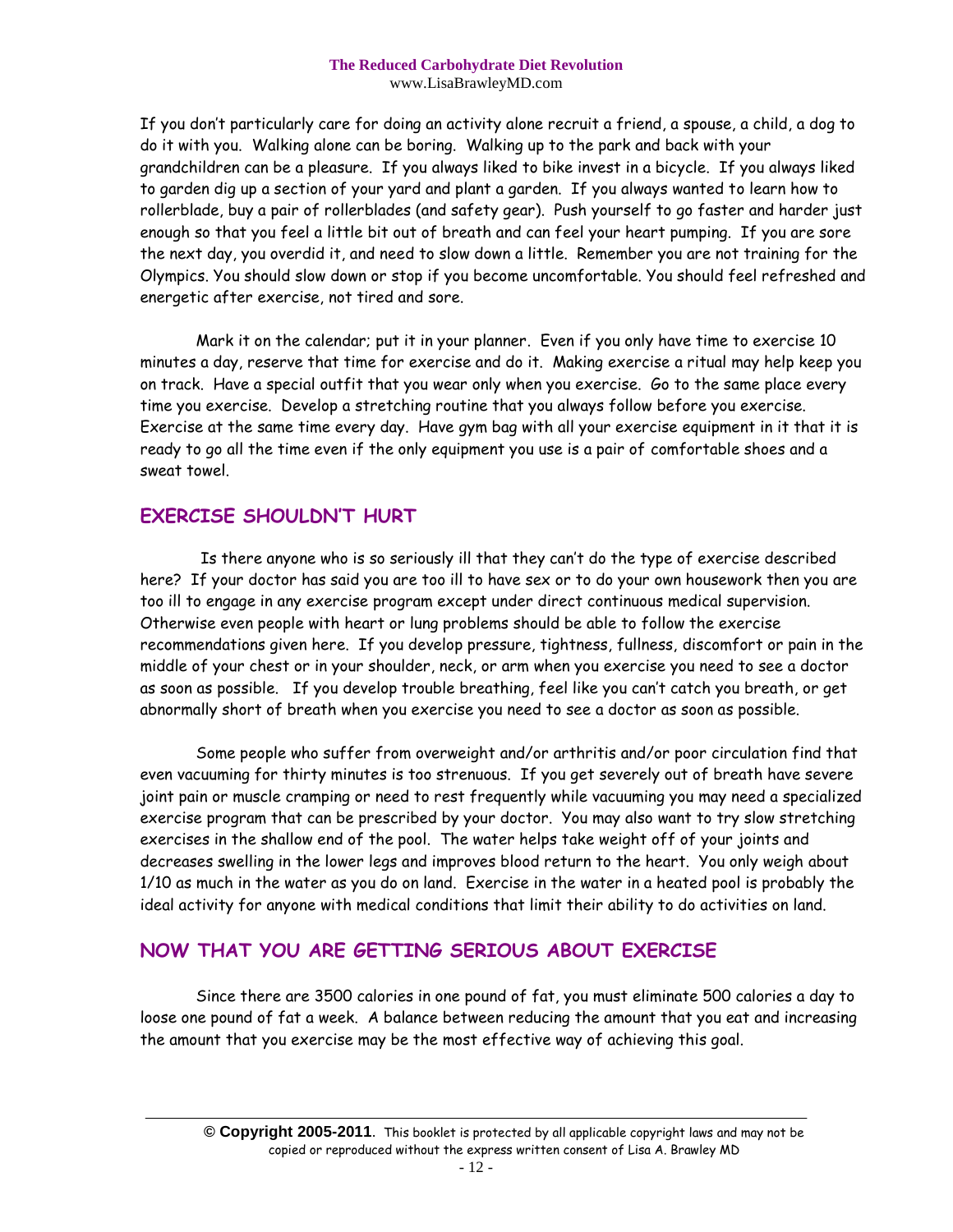| Eliminate                           | Add                                              |
|-------------------------------------|--------------------------------------------------|
| 4 oz bagel (250 cal)                | 45 min walk at 4 mph (250 cal)                   |
| 1 candy bar (250 cal)               | 55 min yoga (250 cal)                            |
| 16 oz soda (200 cal)                | 50 min low-impact aerobics (300 cal)             |
| 2 oz whole-wheat pretzels (200 cal) | 35 min jogging (300 cal)                         |
| 2 slices of bread (150 cal)         | 40 min stationary bicycling (moderate) (350 cal) |

The amount of calories you burn with exercise depends on the intensity of the exercise and how long you perform the exercise at that intensity. Low intensity exercise takes longer to burn the same amount of fat or have the same cardiovascular benefits compared to high intensity exercise. Low intensity exercise should raise a healthy person's heart rate over 120 beats per minute. Moderate intensity exercise should raise it above 140 beats per minute. High intensity exercise should raise your heart rate over 160 beats per minute.

If you able to talk comfortably during your workout without a great deal of strain, you're most likely at a low level of intensity which is a very good level to start at and is generally safe for people at all ages and fitness levels. As your fitness level improves, increase the intensity of your workout to a level where you cannot carry on a normal conversation comfortably.

# **A MORE SOPHISTICATED WAY TO CALCULATE THE INTENSITY OF YOUR EXERCISE FOR YOUR INDIVIDUAL LEVEL OF FITNESS AND AGE IS:**

Take your maximum heart rate (HR) while exercising, subtract your resting heart rate taken first thing in the morning, then divide the result by: 220 minus your age minus your resting heart rate.

If the number is below 0.6 you are exercising at low intensity If the number is between 0.6 and 0.75 you are exercising at moderate intensity If the number is between 0.75 and 0.90 you are exercising at high intensity

HR exercise – HR resting

= intensity

220 – age – HR resting

You have to periodically recalculate the level of intensity as your fitness improves!

You can also increase the amount of calories you burn and improve the way your body metabolizes carbohydrates every minute of every day by increasing your muscle mass. Muscle is more metabolically active than fat. To increase muscle mass, you may need to do strength-building exercises in addition to aerobic exercise. Strength building exercise will also give your body more definition. It will not reduce fat in the area being exercised. Sit-ups will not reduce the amount of fat on your belly! To increase muscle mass focus on the large muscle groups in the buttocks, thighs and back, upper arms and shoulders.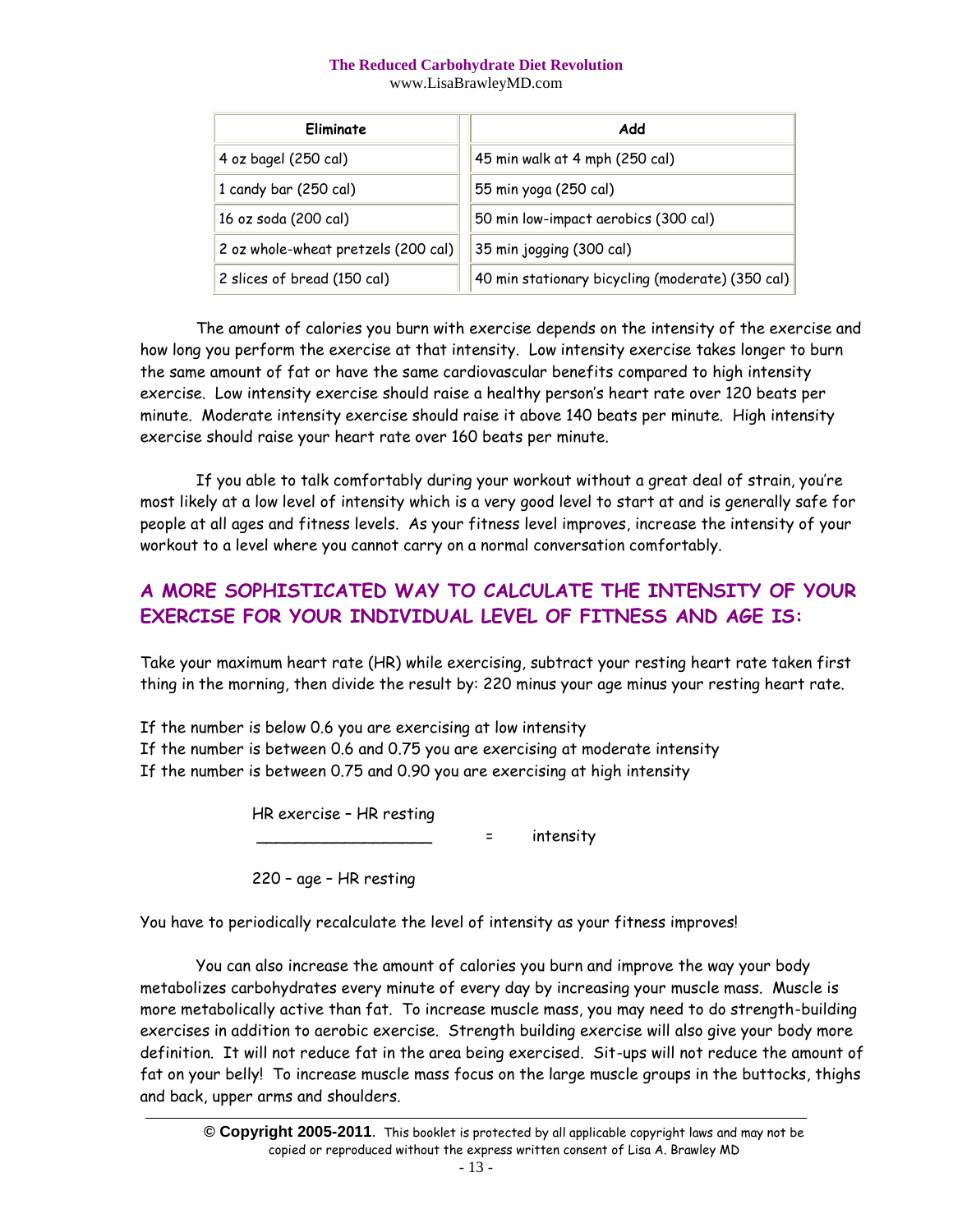## **CALORIES BURNED WITH EXERCISE**

| <b>Activity</b>                            | Calories burned per minute |
|--------------------------------------------|----------------------------|
| Walking 2 mph                              | 4                          |
| Walking 3 mph                              | 6                          |
| Walking 4mph                               | 8                          |
| Walking or running 5 mph                   | 12                         |
| Walking uphill 3.5 mph                     | 10                         |
| Climbing stairs                            | 12                         |
| Running 6 mph                              | 16                         |
| Running 7 mph                              | 18                         |
| Running 8 mph                              | 20                         |
| Running 9 mph                              | 24                         |
| Running 10 mph                             | 28                         |
| Swimming leisurely                         | 9                          |
| Swimming slow                              | 11                         |
| Swimming fast                              | 16                         |
| Jump rope slow                             | 12                         |
| Jump rope medium                           | 16                         |
| Jump rope fast                             | 18                         |
| Water aerobics or dancing                  | 6                          |
| Aerobics low impact                        | 8                          |
| Aerobics high impact                       | 10                         |
| Tae bo                                     | 12                         |
| Boxing                                     | 14                         |
| Step aerobics                              | 16                         |
| Yoga hatha                                 | 6                          |
| Yoga ashtanga                              | 9                          |
| Weight training                            | 9                          |
| Basketball                                 | 10                         |
| Football                                   | 12                         |
| Softball competitive                       | 10                         |
| Volleyball competitive                     | 12                         |
| Tennis singles                             | 12                         |
| Tennis doubles                             | 8                          |
| Soccer competitive                         | 16                         |
| Soccer recreational                        | 10                         |
| Martial arts (karate, aikido, tae kwan do) | 16                         |
| Squash                                     | 18                         |
| Golf (no cart, carry bags)                 | 6                          |
| Driving range                              | 4                          |
| Skiing                                     | 11                         |
| Hockey                                     | 12                         |
| Ice skating leisurely                      | 11                         |
| Ice skating vigorous                       | 14                         |
| Rowing                                     | 10                         |
| Stair climber                              | 14                         |
| Spinning                                   | 12                         |
| Elliptical                                 | 10                         |
| Lawn mowing                                | 5                          |
| Washing floors                             | 6                          |
| Weeding                                    | 8                          |

**© Copyright 2005-2011**. This booklet is protected by all applicable copyright laws and may not be copied or reproduced without the express written consent of Lisa A. Brawley MD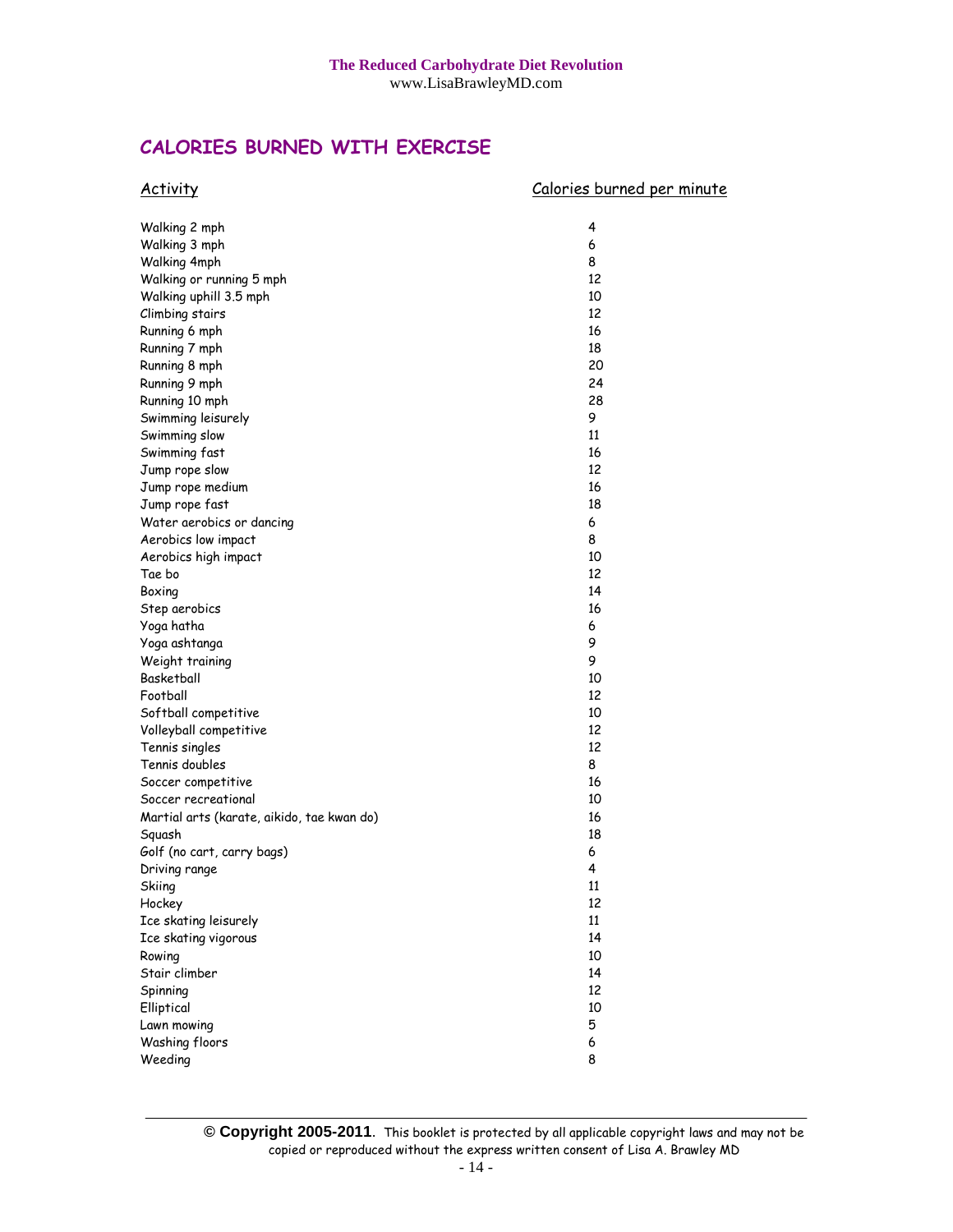# **STRATEGIES FOR SUCCESS**

Here is a list of tips that may help you on the low carbohydrate diet:

The low carbohydrate diet requires planning ahead. You must have appropriate foods available to you at all times so you will not be tempted to eat foods that are not allowed on the diet.

Hard boil a dozen eggs – make half of the eggs into deviled eggs and leave the other half plain. They will keep for a week in the refrigerator. Use the eggs as a snack if you get hungry or as a quick breakfast that you can eat in the car on your way to work.

Have a couple of cans of tuna or canned chicken packed in water in you desk drawer or in your locker. If you forget to bring lunch or you get hungry at work, open a can and enjoy. Canned tuna and chicken will keep forever. All you need is a can opener and a fork.

Have a lot of tasty salad made up at the beginning of the week. Examples include egg salad, chicken salad, and tuna salad. Make enough for several meals at one time. They will keep fresh, tightly covered, in the refrigerator for about five days.

Cook a large roast, ham, or turkey at least once a week. Serve it hot to your family the day you cook it. Cut up the rest and package it into meal size portions in plastic storage containers to eat throughout the week.

You do not need to have traditional breakfast foods for breakfast. If you don't like eggs and sausage you can have low-fat lunchmeat, leftover chicken, fish, hamburger, steak etc.

Don't hesitate to serve low carbohydrate foods to your family. There is no reason to make two separate meals. You can add bread, potatoes, pasta, or rice to the table for your family to eat.

If you are hungry between meals, you can have a serving of meat or eggs, a piece of cheese, an ounce of nuts or seeds, a piece of fruit, a cup of bullion, sugar free Jell-O, sugar free fat-free instant pudding, fat-free sugar free yogurt, a tablespoon of peanut butter, dill pickles. It is OK to eat between meals if you are hungry, but make a healthy choice.

Eat at least 3 meals per day. This is very important if the low carbohydrate diet is to work correctly. Three meals and a high protein snack or four to five small meals a day is even better.

Serve yourself a normal portion of food. Now cut that in half and remove half of each item  $\bullet$ from your plate. Eat only what is left. Other tricks for portion control include using a smaller dinner plate, not keeping serving bowls of food on the table, cooking only enough for one meal, or packaging any extra food and putting it away before you start to eat.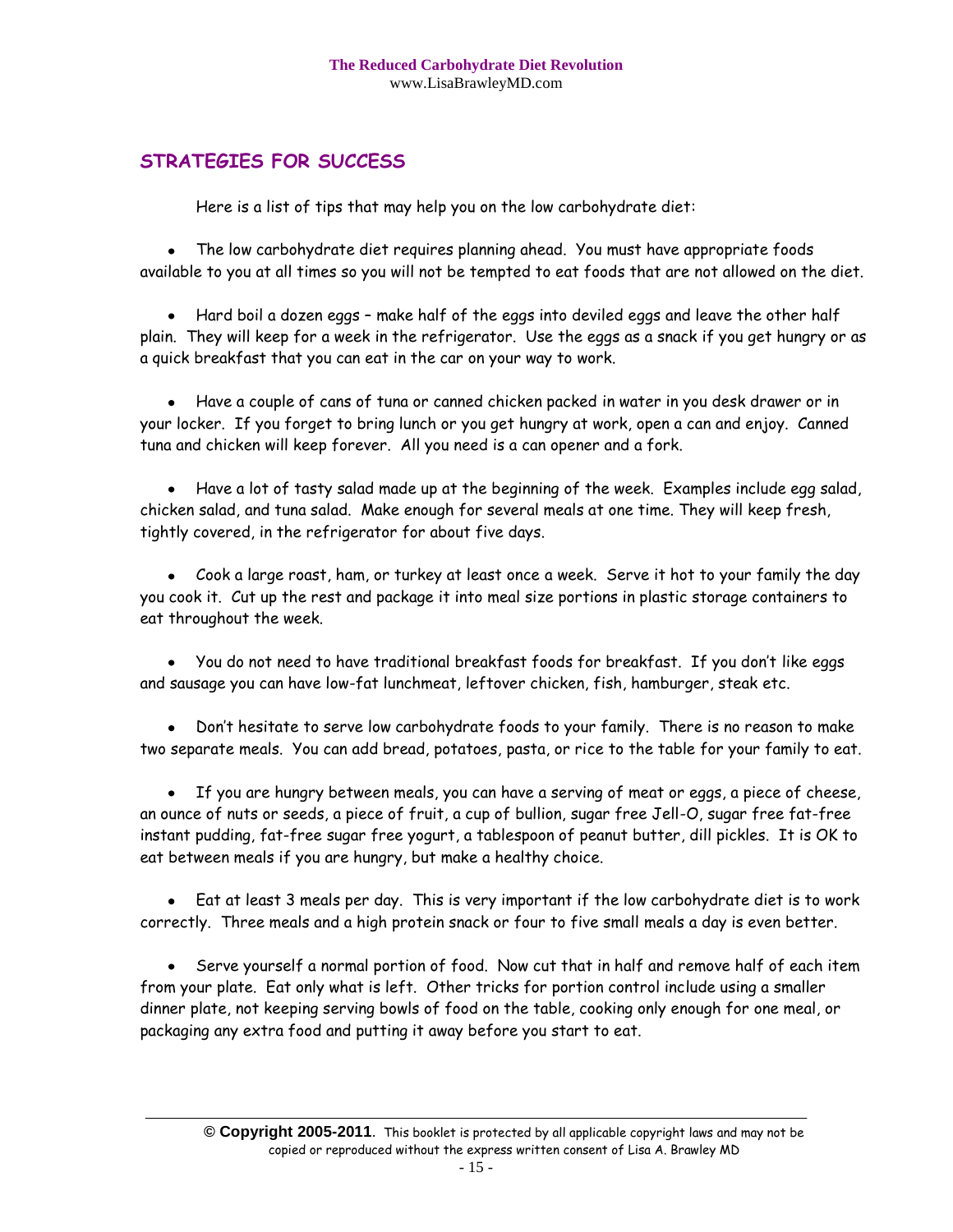It takes about 20 minutes after eating for our stomachs to feel full. Measure out an appropriate amount of food and eat it. If you are still hungry after eating wait 20-30 minutes. If you are still hungry after waiting 20-30 minutes, eat a little more.

Chewing gum may help you stay on the diet. Trident sugar free or other gums that are  $\bullet$ sweetened with aspartame or saccharine are allowable. Check the number of carbohydrates per stick of gum. It should be one or zero. You still must limit yourself to 3-4 sticks a day.

Unlimited items include diet Jell-O, diet soda, crystal lite, diet kool-aid, ice tea, coffee, bouillon or other zero calorie foods. Zero carbohydrate sweeteners like nutra-sweet, aspartame, equal, saccharine, and sweet-and-lo are allowed.

Try to drink enough water and other liquids. Water and liquids will help keep you full and flush out waste products and decrease constipation. Six to eight glasses of fluids a day is a goal to shoot for. Diet soda, coffee, and tea are allowable.

• MOST IMPORTANTLY: Keep a diet diary. Be truthful. Write down everything you put in your mouth every day, as close to the time that you eat as possible. Just writing down what you eat helps you make better food choices.

# **THE BIGGEST BARRIER TO WEIGHT LOSS**

The biggest barrier to weight loss is in your mind. To be successful with long-term weight loss you need to change the way you think about food. Food should no longer be something you eat because it tastes good, but something you eat because it is **good for you**. This means you may need to eat things that you don't particularly care for. "I don't like \_\_\_\_" , is **not an acceptable excuse** for not changing your eating habits. Eating and food itself should not be a main source of pleasure or satisfaction in your life. Think of food as medicine. Medicine does not always taste good, but we take it because it is good for us. Think about how the food on the low carbohydrate diet will help you loose weight and eat with that goal in mind. Taking care of your body and your health needs to become a priority in your life. Eating right, having the time to prepare appropriate meals, having time to exercise, and getting enough sleep are important for success in anything you do.

## **IN SUMMARY**

The number of servings and serving sizes listed here are geared to the needs of an average size, moderately active woman. A very tall woman or a man will need larger serving sizes or more servings. Someone who doesn't get much exercise will need to eat smaller portions or fewer servings. If you exercise a lot, you will be able to eat a little bit more and enjoy greater variety.

2 servings of vegetables (a serving is  $\frac{1}{2}$ -1 cup of cooked vegetables or 1-2 cups of raw vegetables from the allowable vegetable list

2-3 servings of meat (a serving is 4-8 oz of raw meat, 3-6 oz of cooked meat)

1 serving of nuts or seeds (a serving is  $\frac{1}{4}$  cup of nuts or seeds or 1 tablespoon of peanut butter) 2-4 eggs daily